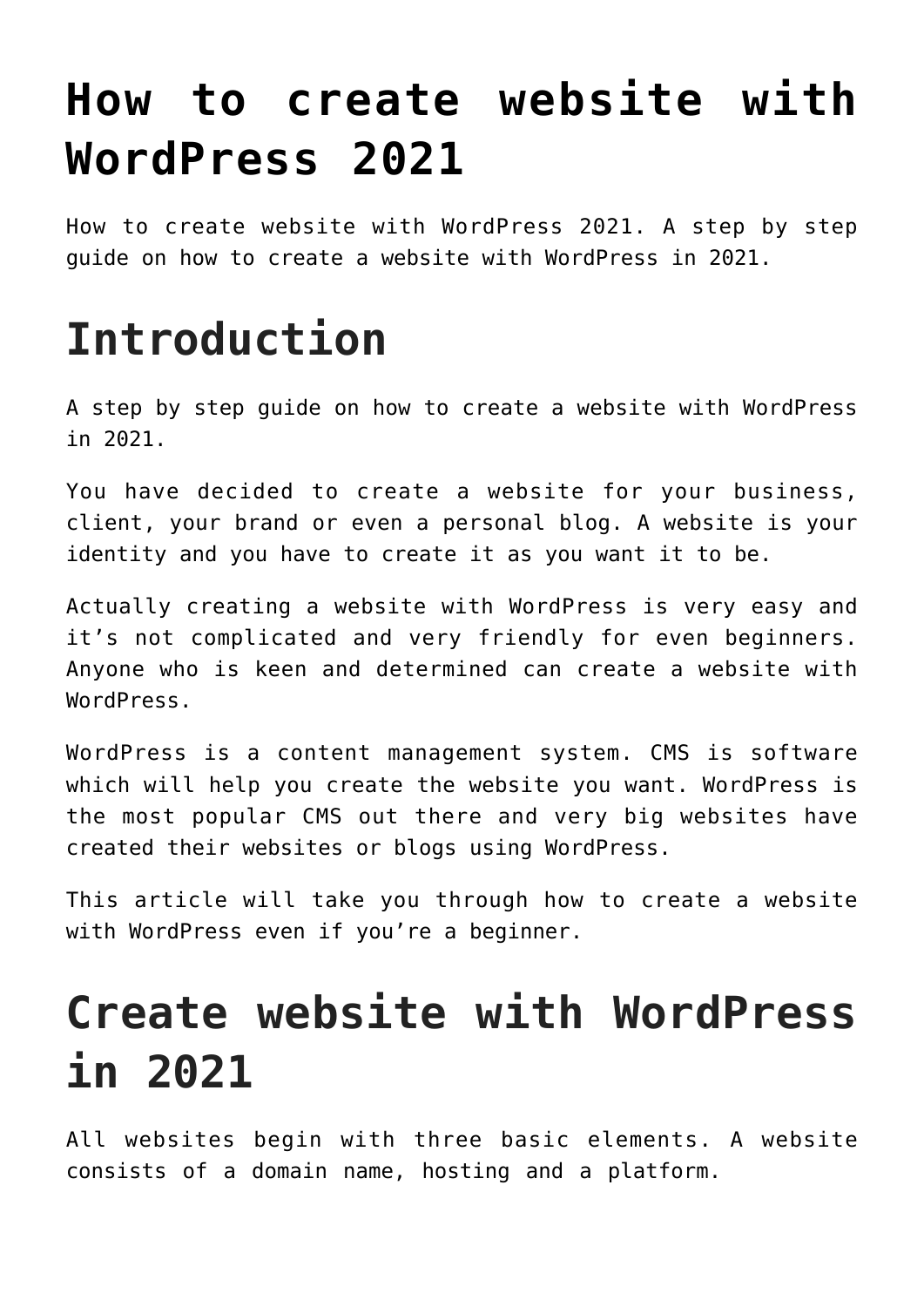**Domain name** is an address in the internet or web. It's the name that is between ["https://www.](#page--1-0)" and ".com"

**Hosting** is a space on the web that holds (hosts) your website files including content, images, videos e.t.c. It's where all your website data and information is kept.

**Platform** is the tool that you use to create your website.

### **Domain Name**

Domain name is an address for your website. It's an address people will use to find you on the web. Generally when they go to this address on the web they will end up on your website. It's a link to your website.

A good domain name should be:

- 1. Short
- 2. Easy to memorize
- 3. Brandable
- 4. Easy to type
- 5. And includes niche (business) related keywords e.g a pizza cafe should include the word pizza in their domain name e.t.c

#### **How to create your domain name**

Mostly a domain should match with your business name, brand or personal name if you're creating a personal website. This will allow clients to link to your business easily. It looks like "http://www.yourdomain.com".

To create a domain name for your website, there are many big domain name providers. In this guide I recommend one big player which is Namecheap. Namecheap is one of the top domain name providers in the world. Just like the name of the company, they are also cheap and trustworthy.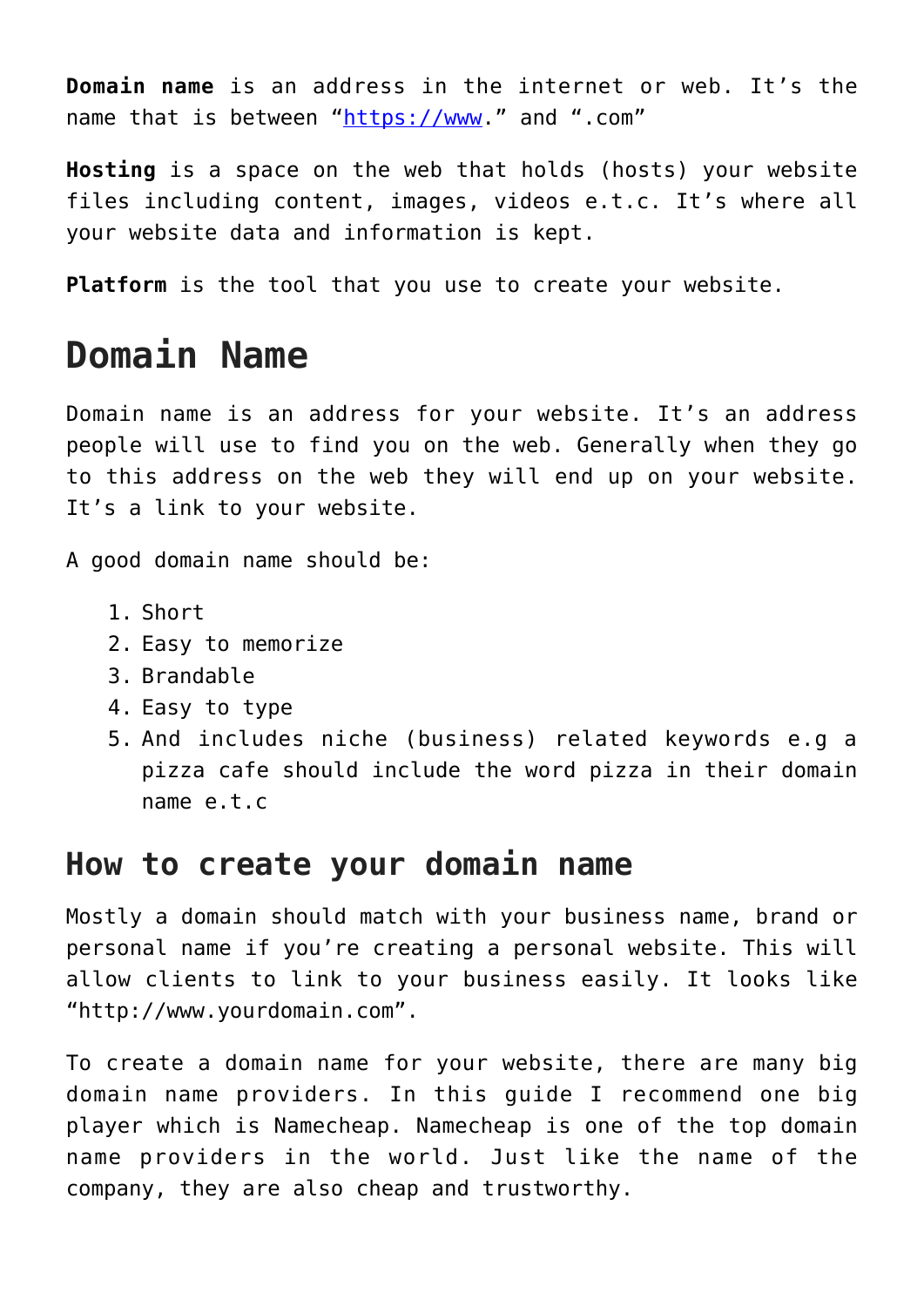If you don't have domain name, [click here and get one from](https://www.anrdoezrs.net/click-100362440-11429042) [namecheap.](https://www.anrdoezrs.net/click-100362440-11429042) It's very simple. Or use the link below.

There many domain name extensions to choose from like .com, .net, .org,.life,.club and many more.

[Get your domain name from namecheap here.](https://www.anrdoezrs.net/click-100362440-11429042)

#### **Hosting**

You have bought your domain name (your site address or your site name), now you need a hosting which is a place to put your files of your website. It's a place on the web where your files, photos, content and information is stored.

Web hosting is done on a server. A server is actually a remote hard drive where all your data and information is stored. And you connect to this remote hard drive using your computer through the internet.

A server holds all your important data, information and files. It's important to find a reliable web hosting provider that will guarantee security and up time to keep your content live.

Namecheap is a global domain name and web hosting provider. There are other big companies like bluehost, hostgator, godaddy, interserver and many more. In this guide I prefer to use namecheap since apart from being a cheap web hosting provider, they have an option to pay monthly.

Bluehost and interserver are also good and reliable. You can choose one of them. Use the link below.

[Get a FREE domain when you buy Shared hosting!](https://www.dpbolvw.net/click-100362440-13925793)

**[Get web hosting from namecheap](https://www.tkqlhce.com/click-100362440-13266673)**

**[Get web hosting from bluehost](https://www.bluehost.com/track/jaldesa/book)**

**[Get web hosting from interserver.](https://www.interserver.net/webhosting?id=713916)**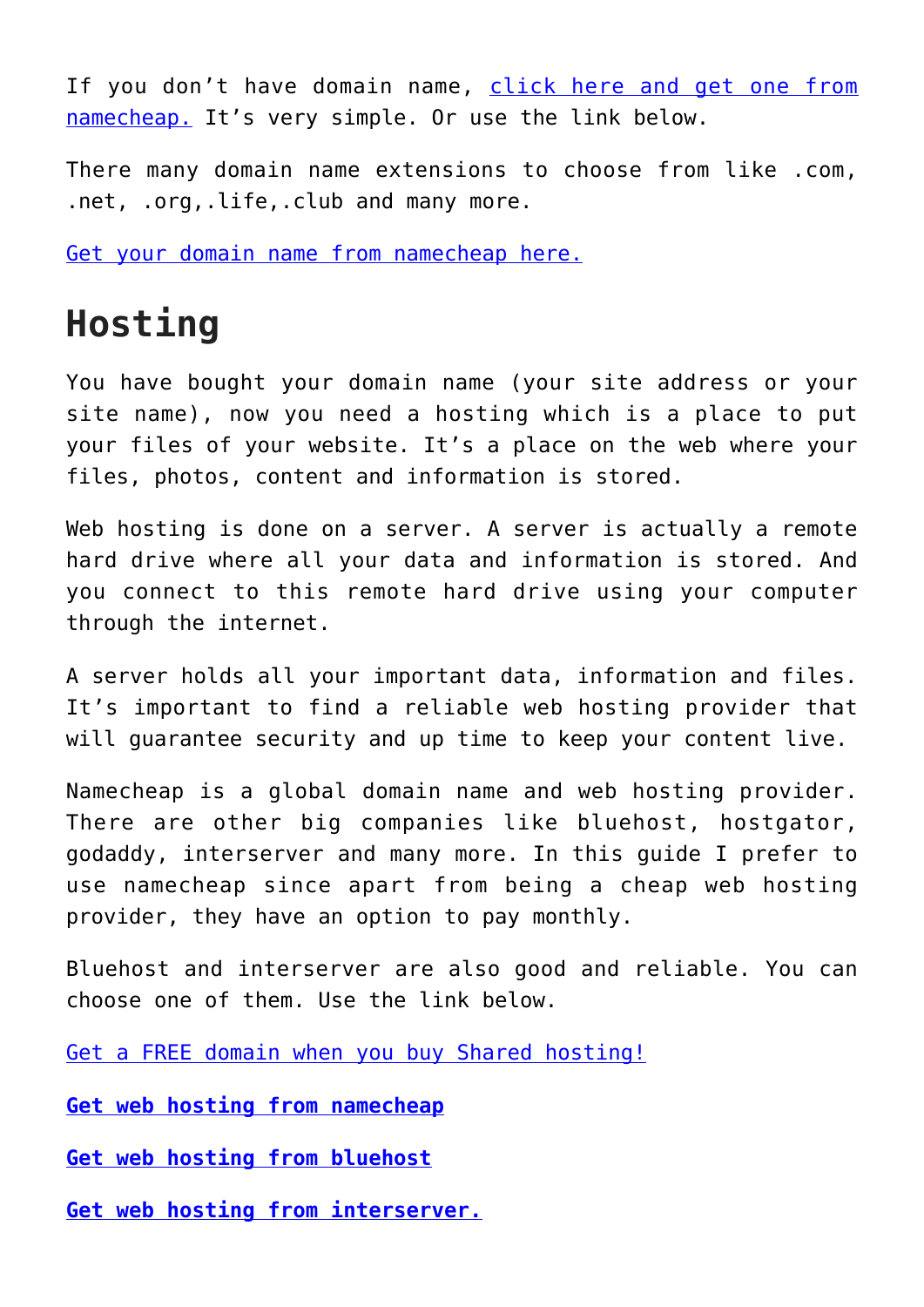In this guide, I will be using namecheap to create a web hosting account. For a start we are going to use a namecheap shared hosting plan which you can pay for monthly or yearly at an affordable price. You're free to use any web hosting provider.

Steps to create a hosting account with namecheap.

1. Go to [shared hosting with namecheap](https://www.tkqlhce.com/click-100362440-13266673)

[Get shared hosting with namecheap](https://www.tkqlhce.com/click-100362440-13266673)

- 2. Click on get started button
- 3. Select your web hosting plan (Stellar, Stellar Plus or Stellar Business)

I have 2 websites on Stellar plus. I recommend that because it's affordable and cheap. You have also unmetered SSD, unlimited websites, free CDN, autobackup and free TLDs and some discounted TLDs.

Kindly choose the plan you prefer and click the "get started" button.

4. Connect domain name with your hosting if you have previously bought before.

You have the option to create "new domain name" or use "existing domain name."

[Get your domain name from namecheap here.](https://www.anrdoezrs.net/click-100362440-11429042)

To connect with a new domain:

- Select "New Domain Name"
- Search domain in "Search for domains"
- Select the found domain name and click connect button to continue purchasing the domain and hosting plan and also create an account with namecheap.

If you have followed the guide and previously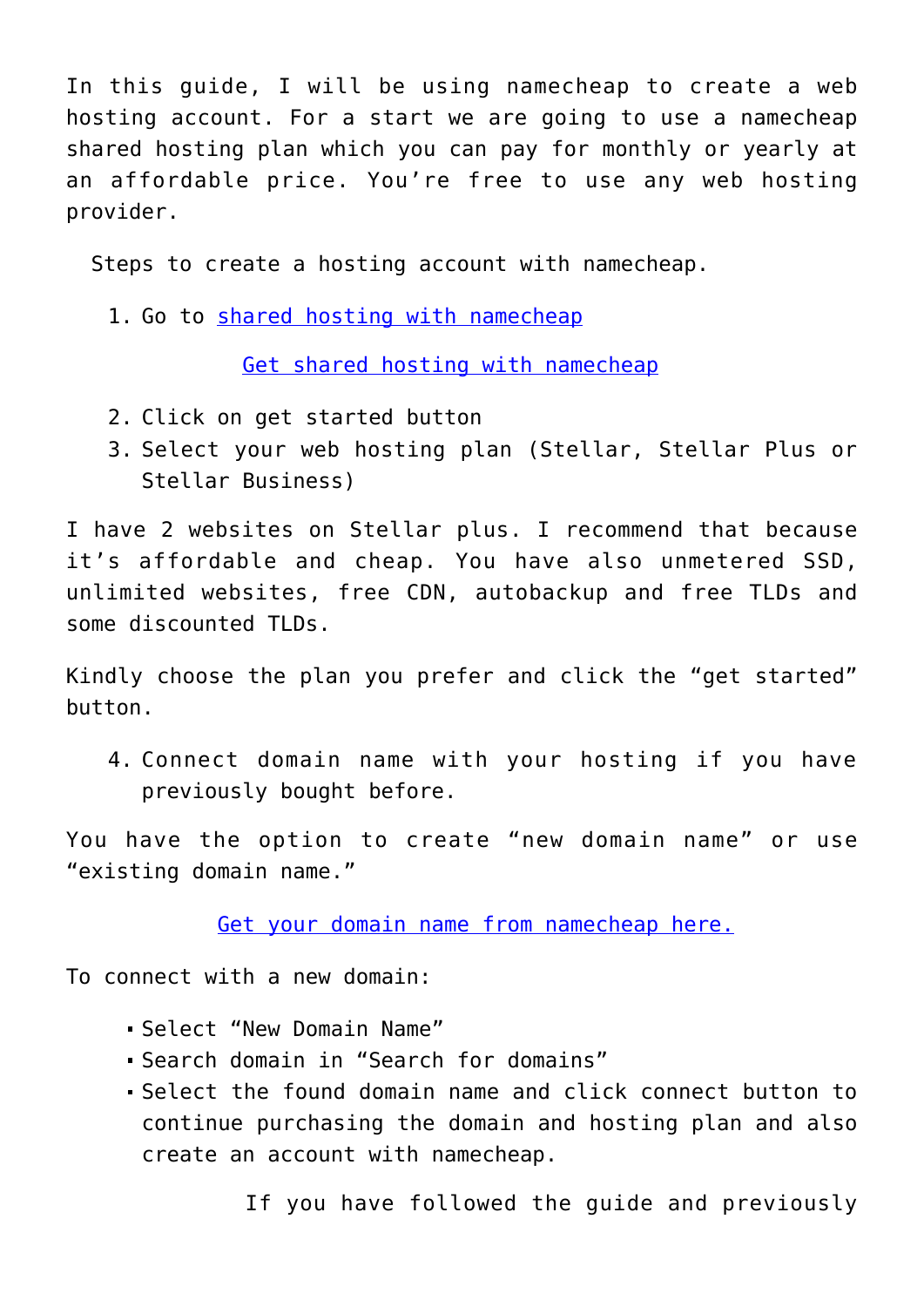bought a domain,

- Select "Existing Domain Name" check box
- Click the "Sign in" button and sign to your account to connect your domain to your hosting plan.
- Finish purchasing the web hosting plan.

We have our domain name connected to our web hosting account. The good thing is we have a domain name and hosting plan under one company. Now it's easy to manage in one place.

Note down your username and password to your account. But if you can remember, you can leave it. It's always good, so you can remember if you forgot.

#### **Platform**

For a beginner, maybe you don't have the expertise to create a website. But with a little guidance, even a beginner will be able to create a website.

This is where now platforms or site building platforms come in. There are many platforms you can use to create a website but this guide is all about WordPress which is the king of content management systems (CMS).

WordPress can create blogs, ecommerce websites, personal websites, company websites, and websites with lots of content. For ecommerce, there are options like shopify. Other platforms are joomla, drupal e.t.c

Now the fun part of how to create website with WordPress 2021 starts:

#### **How to install WordPress on web host**

With themes and plugins, you can create and customize your website to your needs with WordPress. All this is done within WordPress itself.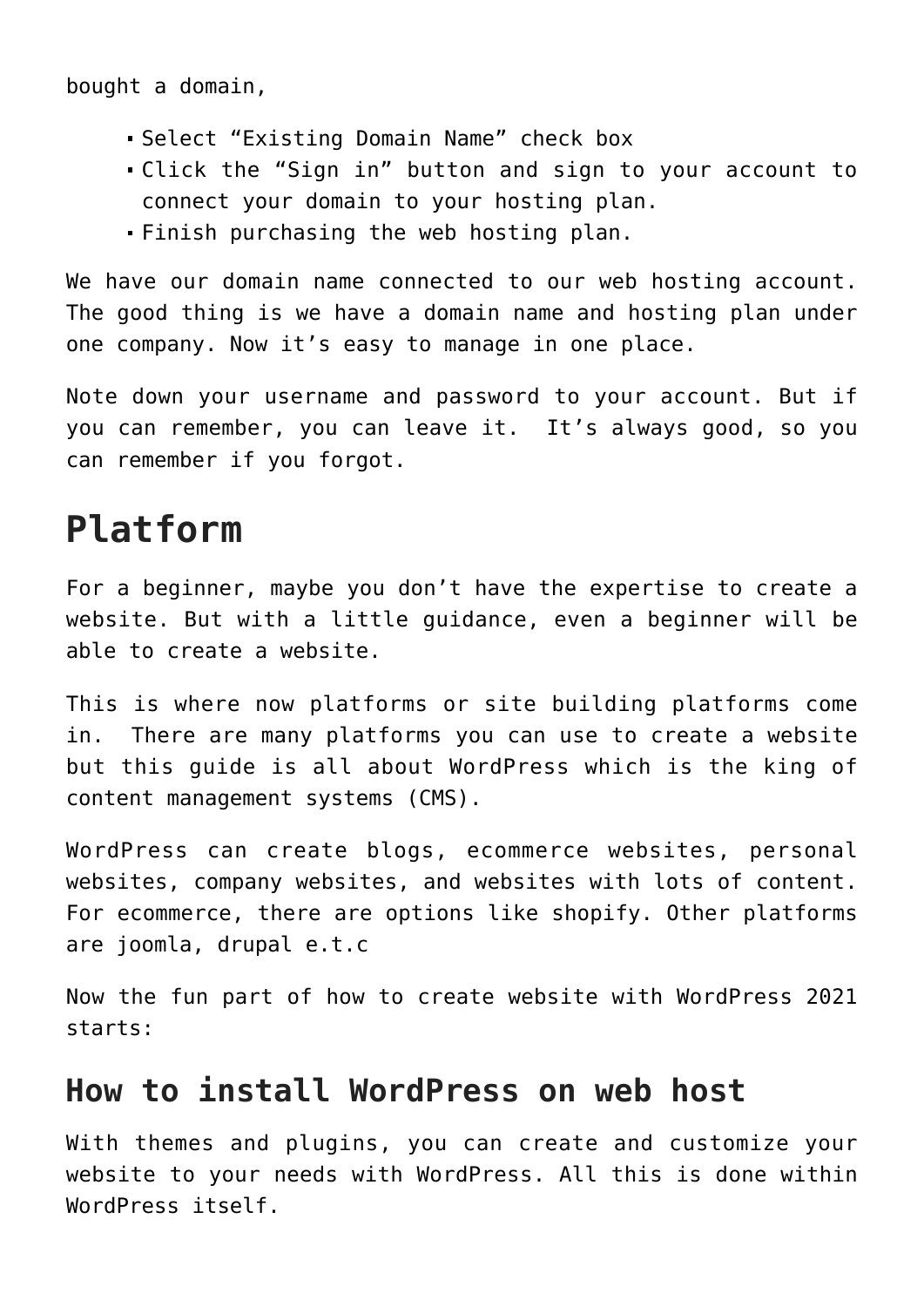Now I hope you have a hosting account that you created with namecheap from earlier steps.

If you don't have one, kindly get one from namecheap, and follow the guide. Use the link below.

[Get shared web hosting from namecheap](https://www.tkqlhce.com/click-100362440-13266673)

#### **How to install WordPress**

To Install WordPress on your web hosting, follow steps below

1. Go t[o https://www.namecheap.com](https://www.namecheap.com/)

2. At the far top left, put your mouse cursor on the account menu item. From the drop down click on the dashboard menu.

3. Put your username and password obtained when you created your domain or hosting account and log in.

4. From the menu on the far left side click on hosting list. This will populate the hosting products you have with namecheap.

5. On the right side of the domain you registered, click on "go to cpanel" button. This will open the cpanel. **Cpanel** is a graphical user interface and automation tool used to control and simplify the process of hosting a website with a hosting provider.

6. Scroll down till you find the "SOFTWARE" menu.

7. Click on "WordPress" or "WordPress manager by softaculous"

8. Click on install. Select the domain you're installing WordPress on.

9. Edit all the fields to your preference including site name, site description, admin username, admin password, admin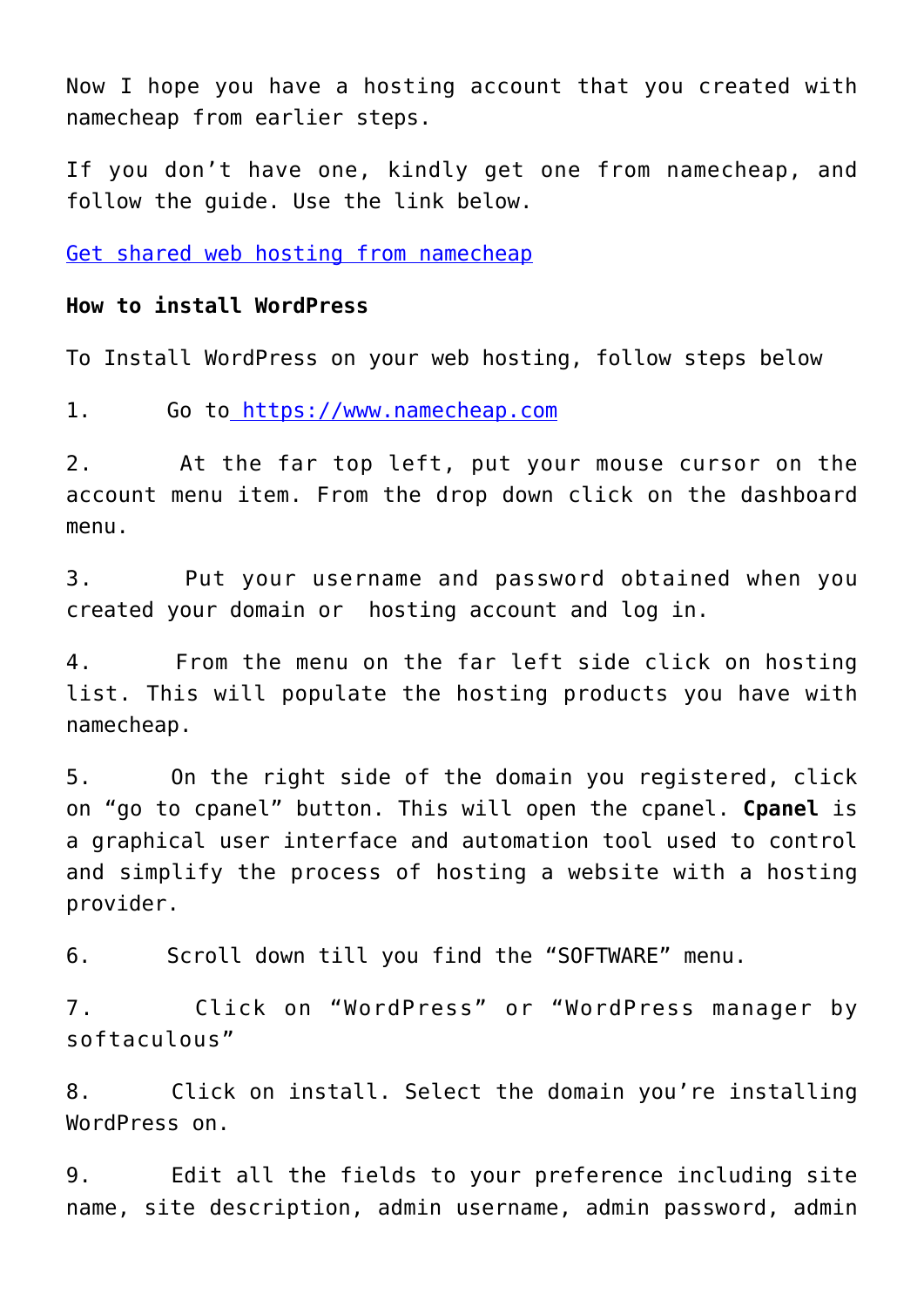email, language, plugins, select theme (can be changed later).

**Note**: Kindly note down the username and password you entered or automatically populated by WordPress.

10. Enter the email installation details will be sent to.

11. Click install and let the installation to complete.

12. WordPress installed. All you have to do is to login using the username and password

#### **How to login to WordPress**

1. Visit [" http://www.yourdomain.com/wp-admin"](http://www.yourdomain.com/wp-admin)

**Note**: Replace the text "yourdomain" with the domain name you purchased.

2. Enter your username and password you created during WordPress installation and log in.

3. You will get a WordPress dashboard with menu options on customization of your new website.

4. Open a new tab and visi[t http://www.yourdomain.com](http://www.yourdomain.com/) to see your website live.

**Note**: Replace the text "yourdomain" with the domain name you purchased.

## **WordPress website customization**

Login to your WordPress dashboard or user panel by visiting "[http://www.yourdomain.com/wp-admin"](http://www.yourdomain.com/wp-admin) on your browser.

**Note**: Replace the text "yourdomain" with the domain name you purchased.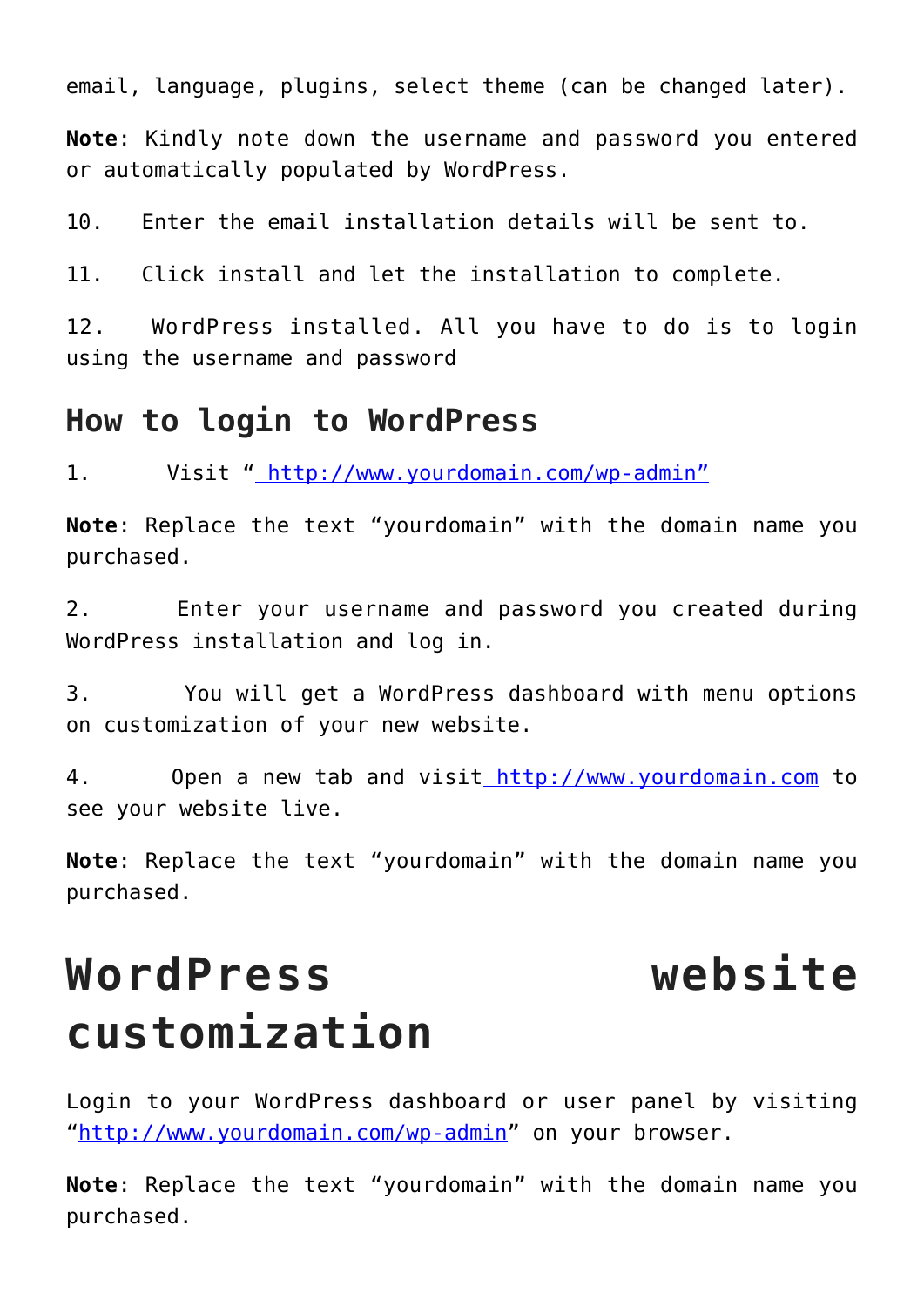If you have installed WordPress inside a folder, visit "[http://www.yourdomain.com/folder/wp-admin"](http://www.yourdomain.com/folder/wp-admin)

After logging in successfully, you will get a WordPress user interface with a "Welcome WordPress" message and links to get you started.

i) Welcome message – "Welcome WordPress" message and links or shortcuts to get you started on creating your website

ii) Current status of your website at a glance

iii) Posts – Creates posts for your website

iv) Media – where you can add media including images, videos and other media.

v) Pages – Used to create pages for your website

vi) Comments – Comments made by users on your posts and pages can be viewed and acted upon here.

vii) Appearance

viii) Plugins – a plugin is a bit of code that adds new functionality or extends existing functionality to your WordPress powered website. This menu allows access to all installed plugins and also to add new plugins.

ix) Users – Where you can add and manage users who access your website

x) Tools – It has tools where you can do some important tasks like import or export data from your website. You can also check site health.

xi) Settings – This is a menu you can use to configure your website including general settings, writing and reading settings, permalinks,discussion settings, media, and privacy settings.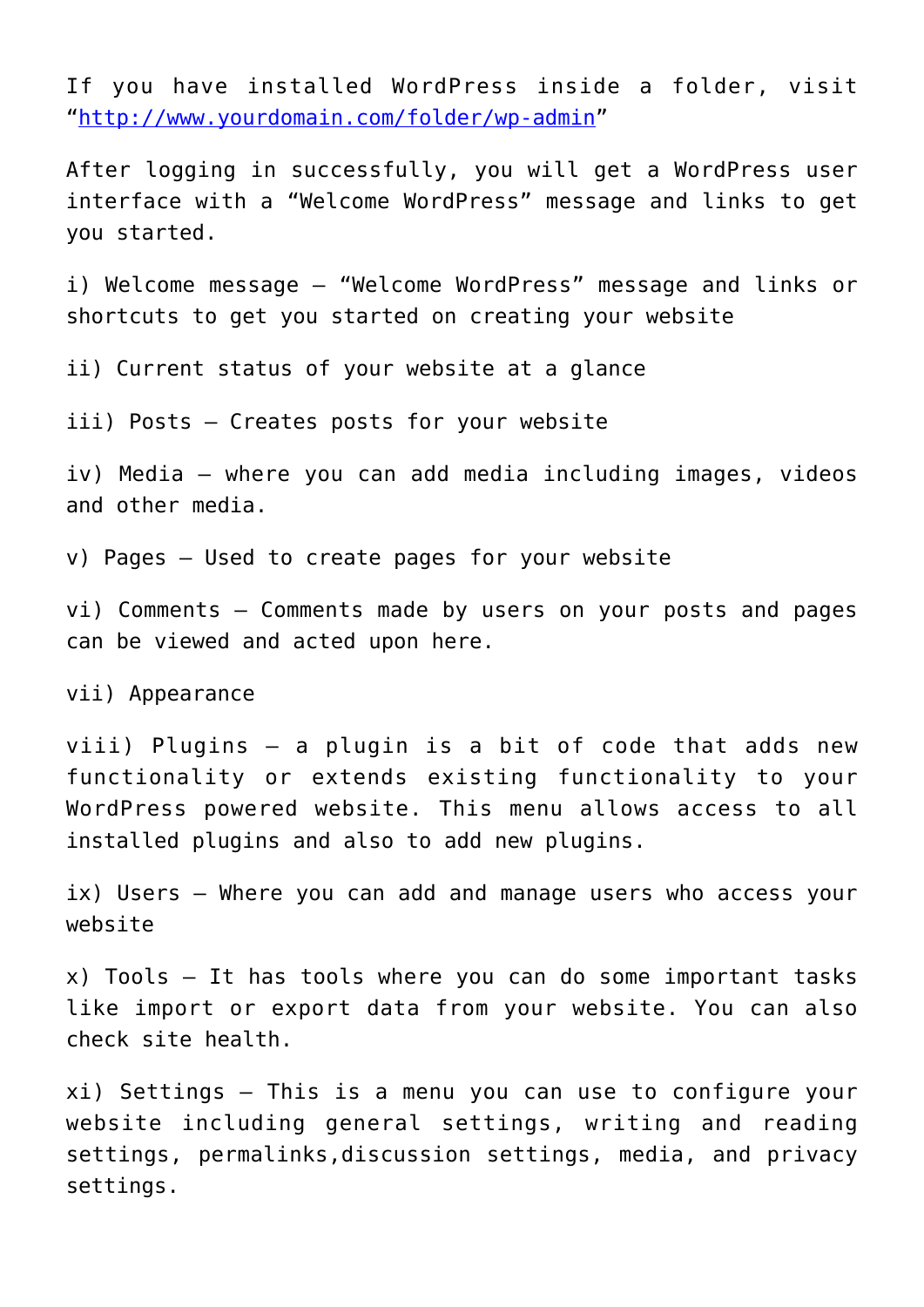At the end is a link written "Collapse menu" which when you click, collapses all the menu and instead only shows menu icons.

#### **How to add a Post in WordPress**

1. Login to dashboard. Visit <http://www.yourdomain.com/wp-admin> using your username and password.

**Note**: Replace the text "yourdomain" with the domain name you purchased.

2. From the vertical menu on the left, hover over the "posts" menu and click add new.

3. Add title, add content, customize, add images, add new category, choose featured image.

4. Click publish. Your post will be live on your website.

#### **How to add a page in WordPress**

Every website has few standard pages you can create for a start. But you can create pages you like.

- 1. Home
- 2. Blog
- 3. About us
- 4. Privacy policy
- 5. Contact us e.t.c

1. Login to dashboard. Visit <http://www.yourdomain.com/wp-admin> using your username and password.

**Note**: Replace the text "yourdomain" with the domain name you purchased.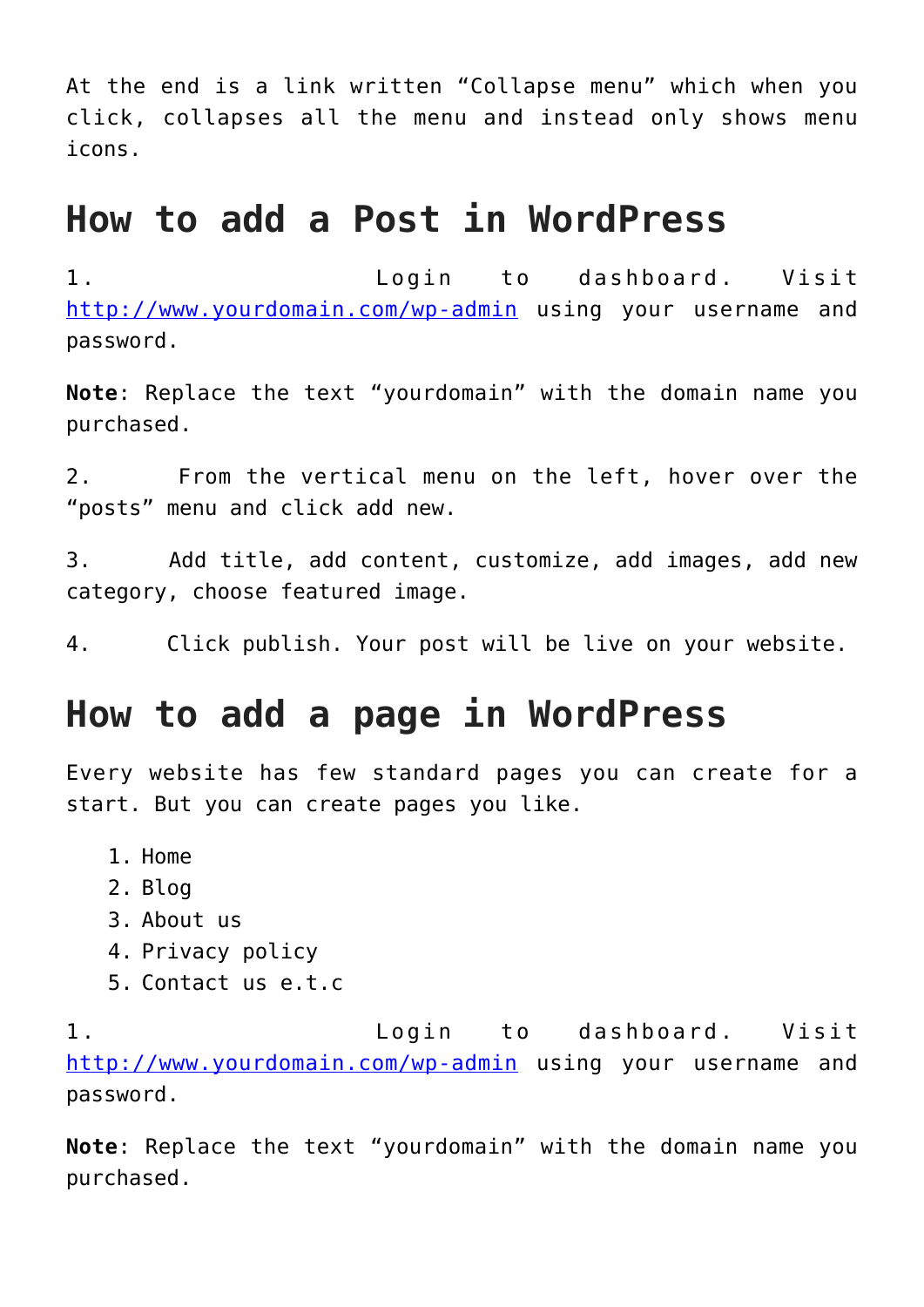2. From the vertical menu on the left, hover over the "pages" menu and click add new.

3. Add title, add content, customize, add images, add new category, choose featured image.

4. Click publish.

#### **How to add images to WordPress website**

**1.** Login to dashboard.

**2.** Go to the "Media" menu on the left.

**3.** Click on add new button at the top.

**4.** Drug and drop files on the box or click the "select files" button to upload from your computer.

#### **How to add or change WordPress theme**

1. Login to dashboard.

2. From the vertical menu on the left, hover over the "Appearance" menu and click themes. Installed themes are populated. You can customize the current theme or add new.

3. To add a new theme, click "add new" at the top.

4. Search themes by featured, popular, latest, favorites or through feature filter.

You can also search through the search box on the right.

5. Click on the new found theme and click install button.

6. Click the activate button to activate the theme.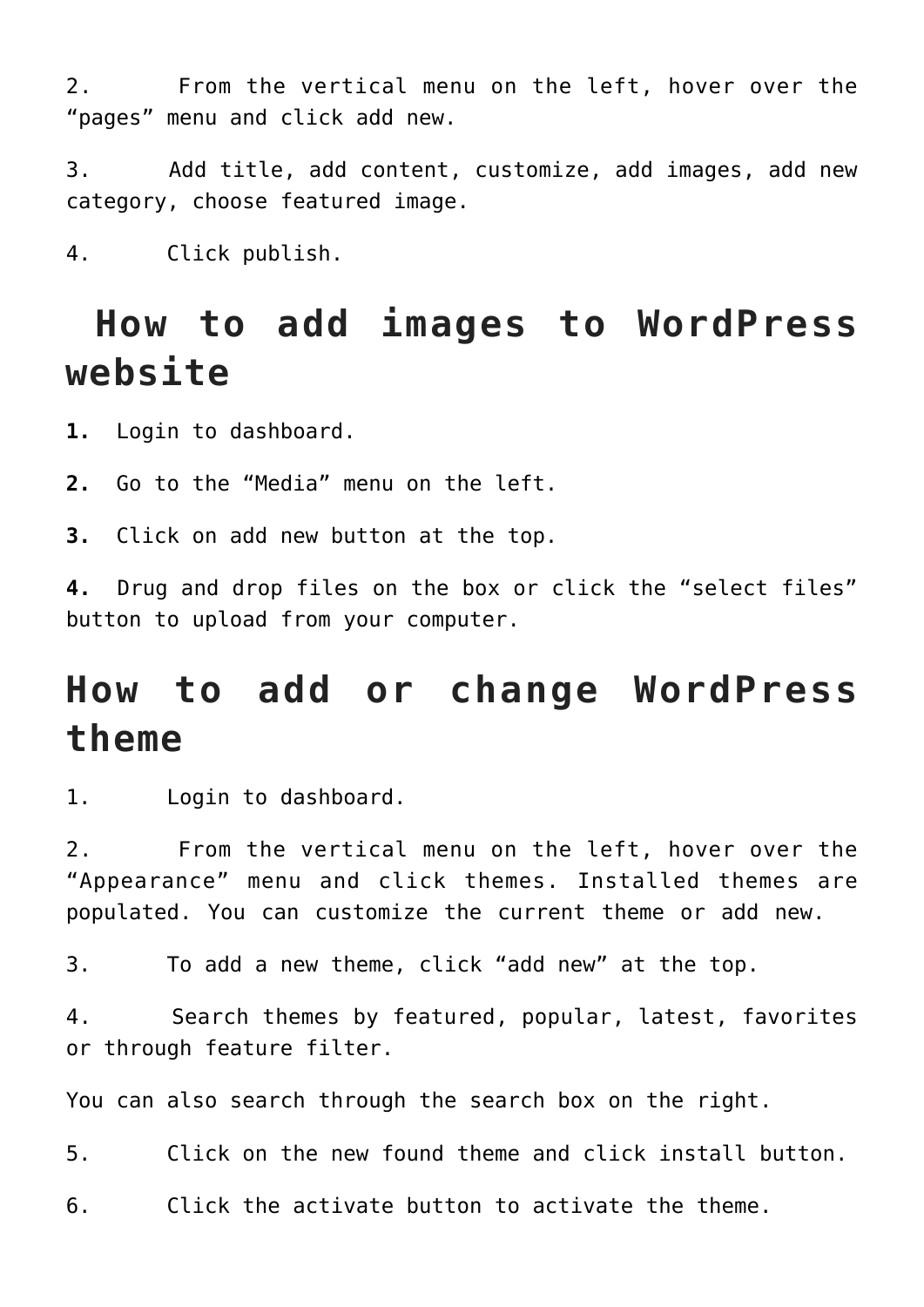7. Visit [http://www.yourdomain.com](http://www.yourdomain.com/) to view your website with a new theme and look.

**Note**: Replace the text "yourdomain" with the domain name you purchased.

### **How to set permalinks in WordPress website**

Permalinks define how your URL structure of your pages, posts in your website will look like.

For instance the URL structure of your website will have a page, post or category title. For instance an "about" page of your website will be like **Yourdomain.com/about.**

WordPress offers a custom URL structure for your website.

You can set URL structure by post ID or plain, post name, customized structure and many more options. To set permalinks:

Go to **Settings →Permalinks**. Choose your preferred **permalinks** for your website.

**Save changes** at the bottom of the page.

#### **How to add site title and tagline**

- **1.** Login to website dashboard
- **2.** On the far left menu, click on settings.
- **3.** Go to "General" under settings.
- **4.** Edit site title, tagline fields.
- **5.** Save changes at the bottom of the page.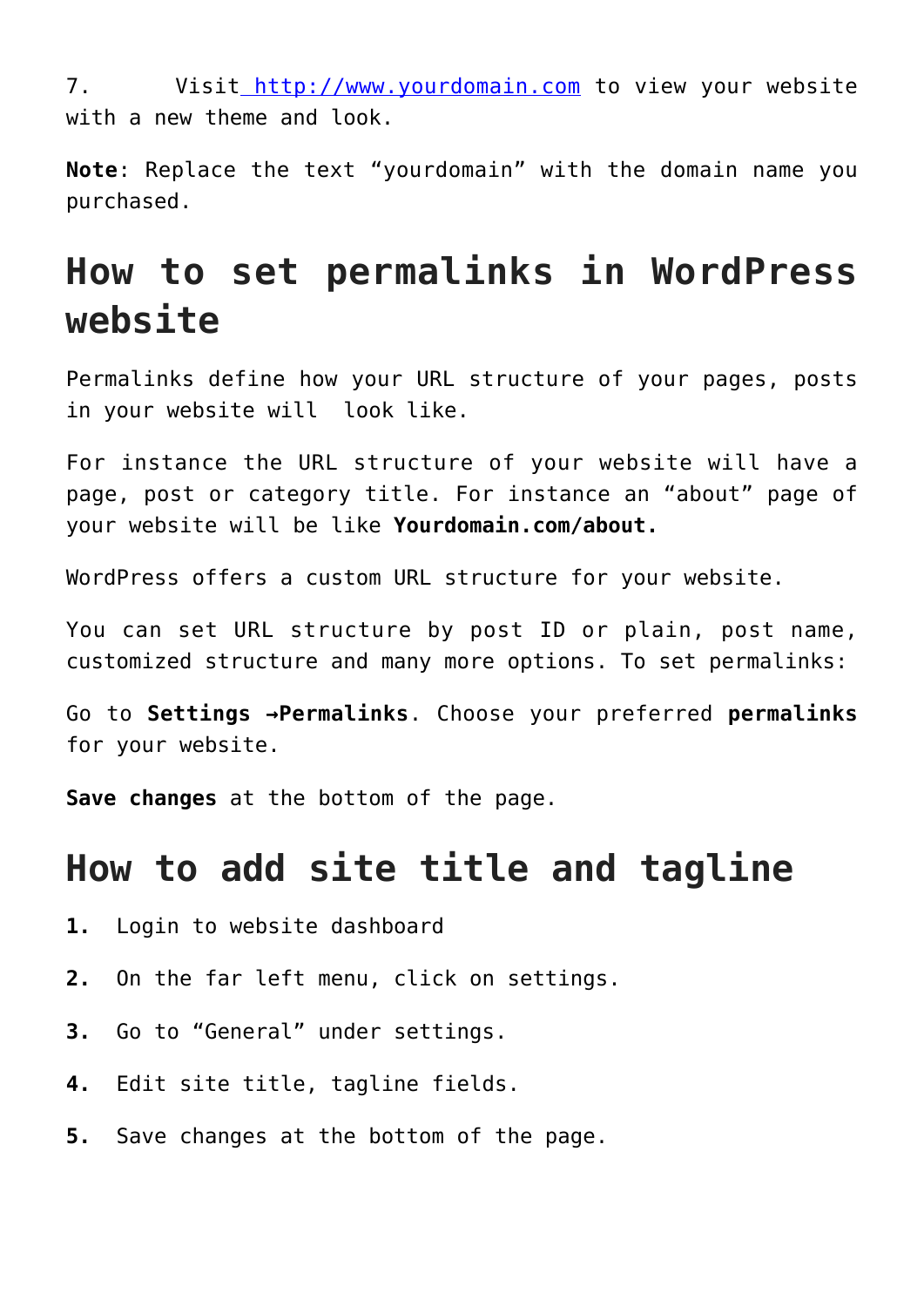### **How to make your WordPress website public**

Go to **settings** and click on **reading.**

Uncheck the checkbox before the statement "Discourage search engines….". Make sure its unchecked

**Save changes** at the bottom of the page.

### **How to allow or disable comments in WordPress**

Comments allow users or visitors of your website to leave their opinion under your posts or pages. It's up to the owner of the website to allow users to comment or disallow them.

But there are also harmful users who post spam comments who may you have to deal with them.

To allow or disallow comments:

Go to **Settings → Discussion.**

Uncheck or check the checkbox before the statements "Allow people to submit comments……"

#### **How to set timezone in WordPress**

This setting allows you to set your own time zone where your or where your target audience is or whichever time zone you want for your website.

To set your website timezone:

Go to **Settings →General**.

Select your timezone under the "**Timezone**" menu.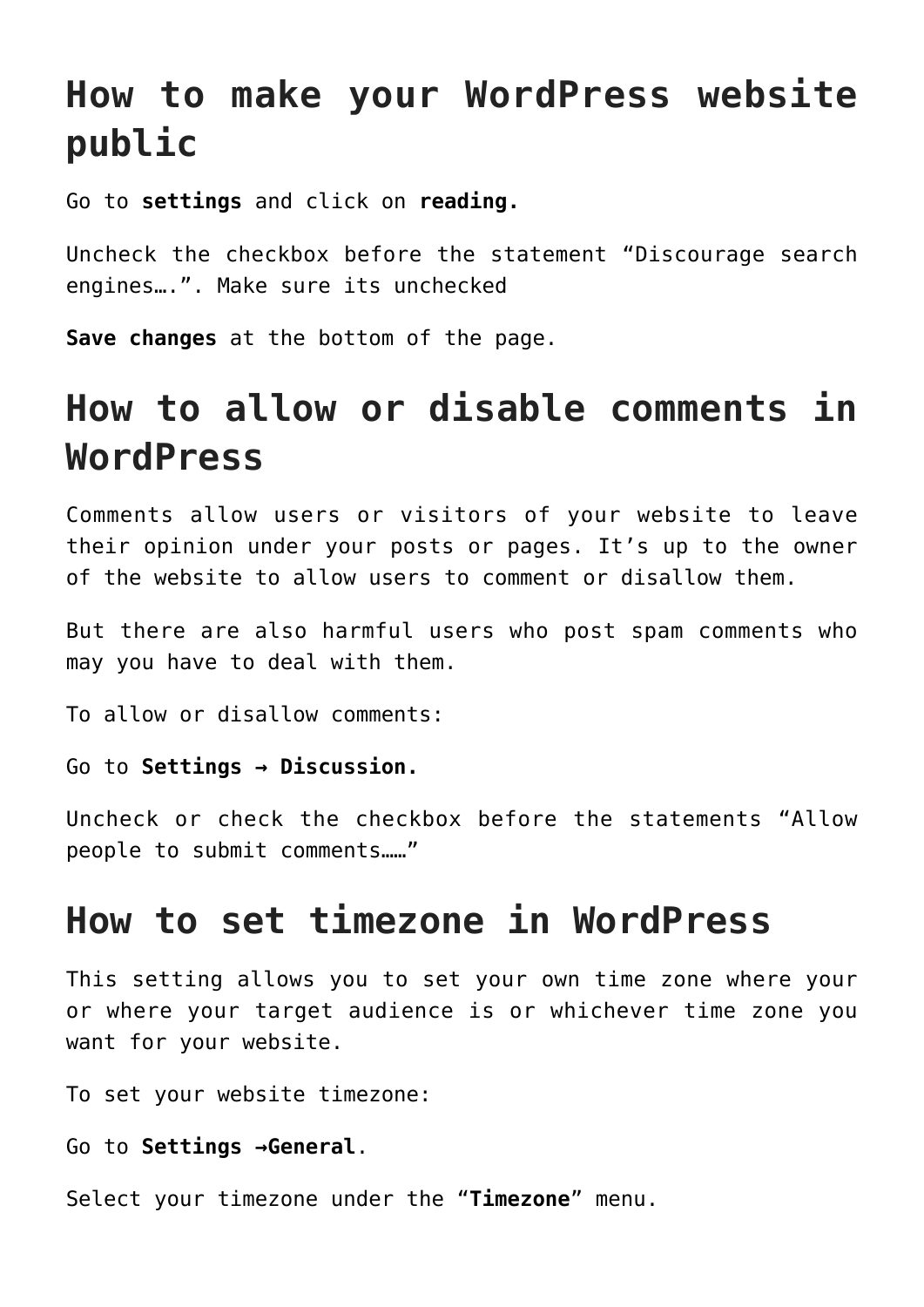**Save changes** at the bottom of the page.

# **WordPress plugins**

WordPress plugins is a bit of code that adds new functionality or extends existing functionality to your WordPress powered website.

There are many WordPress plugins for almost all functionalities and frequently new plugins are being created by developers.

#### **How to find WordPress plugins**

Go to your website dashboard by logging in using your username and password.

On the left menu, go to the "plugins" menu. This will populate all the plugins in your website.

#### **How to add new plugin**

1. Login to dashboard. Visit <http://www.yourdomain.com/wp-admin> using your username and password.

**Note**: Replace the text "yourdomain" with the domain name you purchased.

2. Search for plugin using search box, through featured section, popular, recommended or favorites section.

3. Click on install and wait for installation to complete.

4. Click on the activate button to activate the plugin for your website.